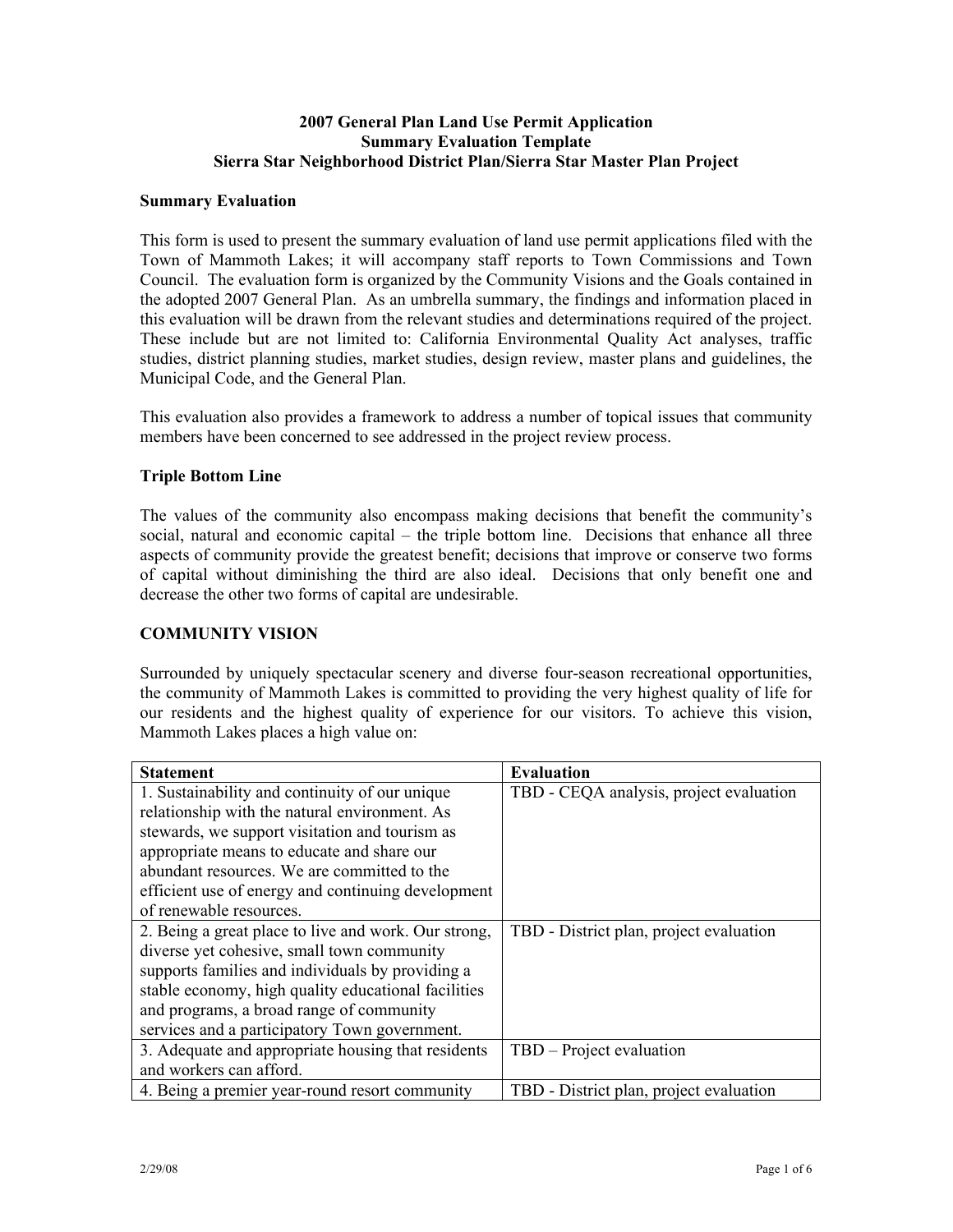| based on diverse outdoor recreation, multi-day        |                                         |
|-------------------------------------------------------|-----------------------------------------|
| events and an ambiance that attracts visitors.        |                                         |
| 5. Protecting the surrounding natural environment     | TBD - CEQA analysis, project evaluation |
| and supporting our small town atmosphere by           |                                         |
| limiting the urbanized area.                          |                                         |
| 6. Exceptional standards for design and               | TBD - Project evaluation                |
| development that complement and are appropriate       |                                         |
| to the Eastern Sierra Nevada mountain setting and     |                                         |
| our sense of a "village in the trees" with small      |                                         |
| town charm.                                           |                                         |
| 7. Offering a variety of transportation options that  | TBD - District plan, CEQA analysis,     |
| emphasize connectivity, convenience, and              | project evaluation, sustainable         |
| alternatives to use of personal vehicle with a strong | transportation study                    |
| pedestrian emphasis.                                  |                                         |

## **COMMUNITY GOALS FOR EACH ELEMENT**

# **ECONOMY**

| Goal                                                                                    | <b>Evaluation</b>                       |
|-----------------------------------------------------------------------------------------|-----------------------------------------|
| E.1. Be a premier destination community in order                                        | TBD - District plan, project evaluation |
| to achieve a sustainable year-round economy.                                            |                                         |
| E.2. Achieve sustainable tourism by building on TBD - CEQA analysis, project evaluation |                                         |
| the area's natural beauty, recreational, cultural,                                      |                                         |
| and historic assets.                                                                    |                                         |
| E.3. Achieve a more diversified economy and TBD - District plan, project evaluation     |                                         |
| employment base consistent with community                                               |                                         |
| character.                                                                              |                                         |

### **ARTS, CULTURE, HERITAGE AND NATURAL HISTORY**

| Goal                                                                                        | <b>Evaluation</b> |
|---------------------------------------------------------------------------------------------|-------------------|
| A.1. Be stewards of Mammoth's unique natural TBD - CEQA analysis, project evaluation        |                   |
| environment.                                                                                |                   |
| A.2. Be a vibrant cultural center by weaving arts   TBD - District plan, CEQA analysis,     |                   |
| and local heritage and the area's unique natural project evaluation                         |                   |
| history into everyday life.                                                                 |                   |
| A.3. Encourage public art and cultural expression   TBD - District plan, project evaluation |                   |
| throughout the community.                                                                   |                   |

### **COMMUNITY DESIGN**

| Goal                                                                        | <b>Evaluation</b>                          |
|-----------------------------------------------------------------------------|--------------------------------------------|
| C.1. Improve and enhance the community's unique                             | TBD - CEQA analysis, project evaluation    |
| character by requiring a high standard of design in                         |                                            |
| all development in Mammoth Lakes.                                           |                                            |
| C.2. Design the man-made environment to TBD - District plan, CEQA analysis, |                                            |
| complement,<br>not dominate, the natural                                    | project evaluation                         |
| environment.                                                                |                                            |
| C.3. Ensure safe and attractive public spaces,                              | TBD - District plan, CEQA analysis,        |
| including sidewalks, trails, parks and streets.                             | project evaluation                         |
| C.4. Be stewards of natural and scenic resources                            | - District plan, CEQA<br>analysis,<br>TBD. |
| essential to community image and character.                                 | project evaluation                         |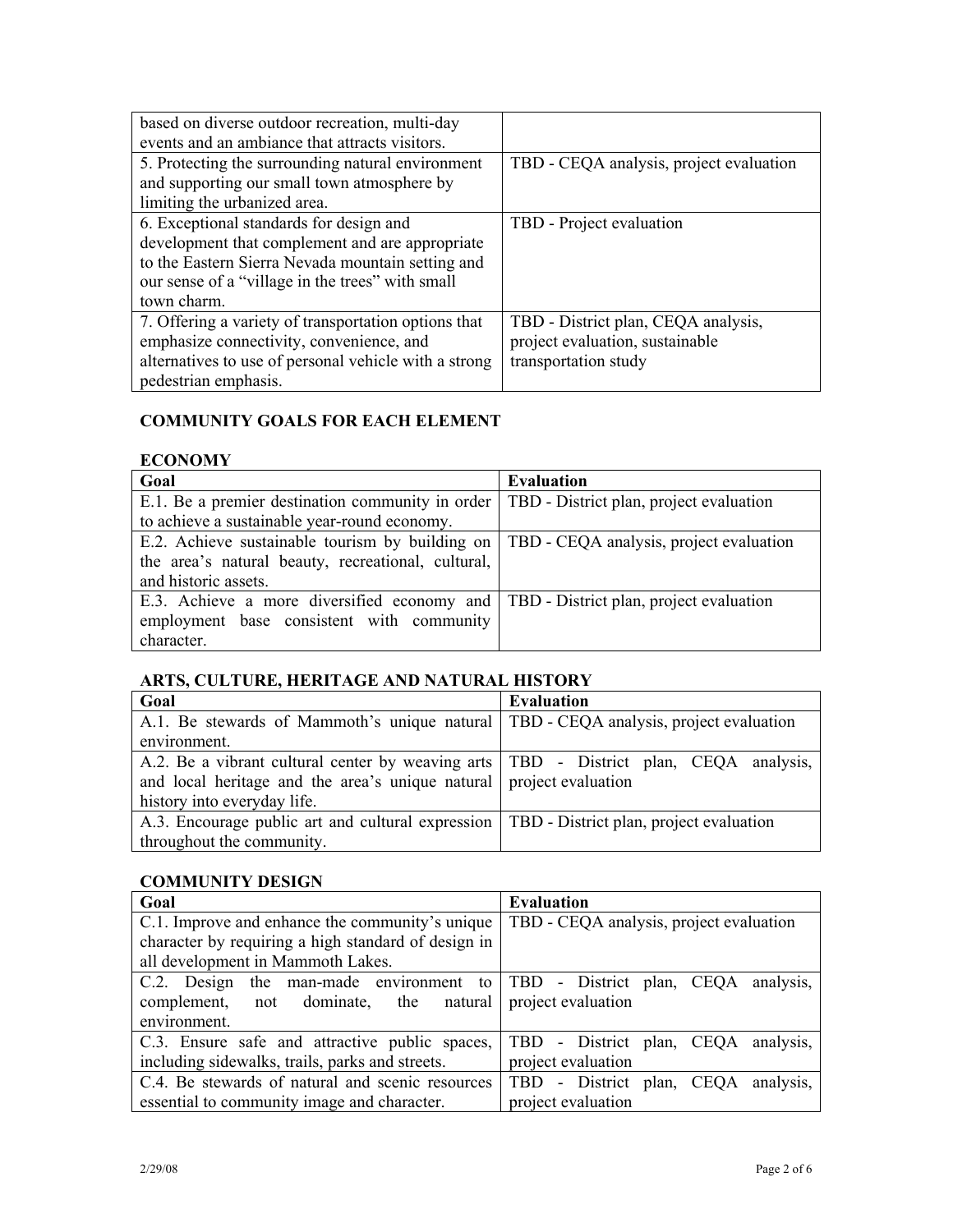| C.5. Eliminate glare to improve public safety. TBD - CEQA analysis, project evaluation |                    |
|----------------------------------------------------------------------------------------|--------------------|
| Minimize light pollution to preserve views of stars                                    |                    |
| and the night sky.                                                                     |                    |
| C.6. Enhance community character by minimizing   TBD - District plan, CEQA analysis,   |                    |
| noise.                                                                                 | project evaluation |

## **NEIGHBORHOOD AND DISTRICT CHARACTER**

This element expands on Land use and Community design goals. Insert the relevant neighborhood and district character section relevant to the land use permit application:

### **Sierra Star**

| Characteristic                                      | <b>Evaluation</b>                       |
|-----------------------------------------------------|-----------------------------------------|
| 1. Full service four-season resort                  | TBD - District plan, project evaluation |
| 2. Landmark destination                             | TBD - District plan, CEQA analysis,     |
|                                                     | project evaluation                      |
| 3. Special vistas to surrounding mountains          | TBD - District plan, CEQA analysis,     |
|                                                     | project evaluation,<br>sustainable      |
|                                                     | transportation study                    |
| 4. Extensive open space and tree preservation       | TBD - District plan, project evaluation |
| 5. Four-season recreation use; e.g. golf course and | TBD - District plan, project evaluation |
| cross-country skiing, summer focus on open space    |                                         |
| and outdoor experiences                             |                                         |
| 6. Non-vehicular access options to the Eagle        | TBD - District plan, project evaluation |
| Lodge, North Village District, Main Street and Old  |                                         |
| Mammoth Road                                        |                                         |

### **LAND USE**

| Goal                                                | <b>Evaluation</b>                        |
|-----------------------------------------------------|------------------------------------------|
| L.1. Be stewards of the community's small town      | TBD - District plan, CEQA analysis,      |
| character and charm, compact form, spectacular      | project evaluation                       |
| natural surroundings and access to public lands by  |                                          |
| planning for and managing growth.                   |                                          |
| L.2. Substantially increase housing<br>supply       | TBD - District plan, CEQA analysis,      |
| available to the workforce.                         | project evaluation                       |
| L.3. Enhance livability by designing neighborhoods  | TBD - district plan, project evaluation, |
| and districts for walking through the arrangement   | sustainable transportation study         |
| of land uses and development intensities.           |                                          |
| L.4. Be the symbolic and physical heart of the      | TBD - District plan, CEQA analysis,      |
| Sierra: the regional economic,<br>Eastern           | project evaluation                       |
| administrative, commercial, recreational,           |                                          |
| educational and cultural center.                    |                                          |
| L.5. Provide an overall balance of uses, facilities | TBD - District plan, project evaluation  |
| and services to further the town's role as a        |                                          |
| destination resort community.                       |                                          |
| L.6. Maintain the Urban Growth Boundary to          | TBD - CEQA analysis, project evaluation  |
| ensure a compact urban form; protect natural and    |                                          |
| outdoor recreational resources; prevent sprawl.     |                                          |

### **MOBILITY**

| $\sim$<br><b>FO</b> al<br>T<br>Auation | ___________ |
|----------------------------------------|-------------|
|----------------------------------------|-------------|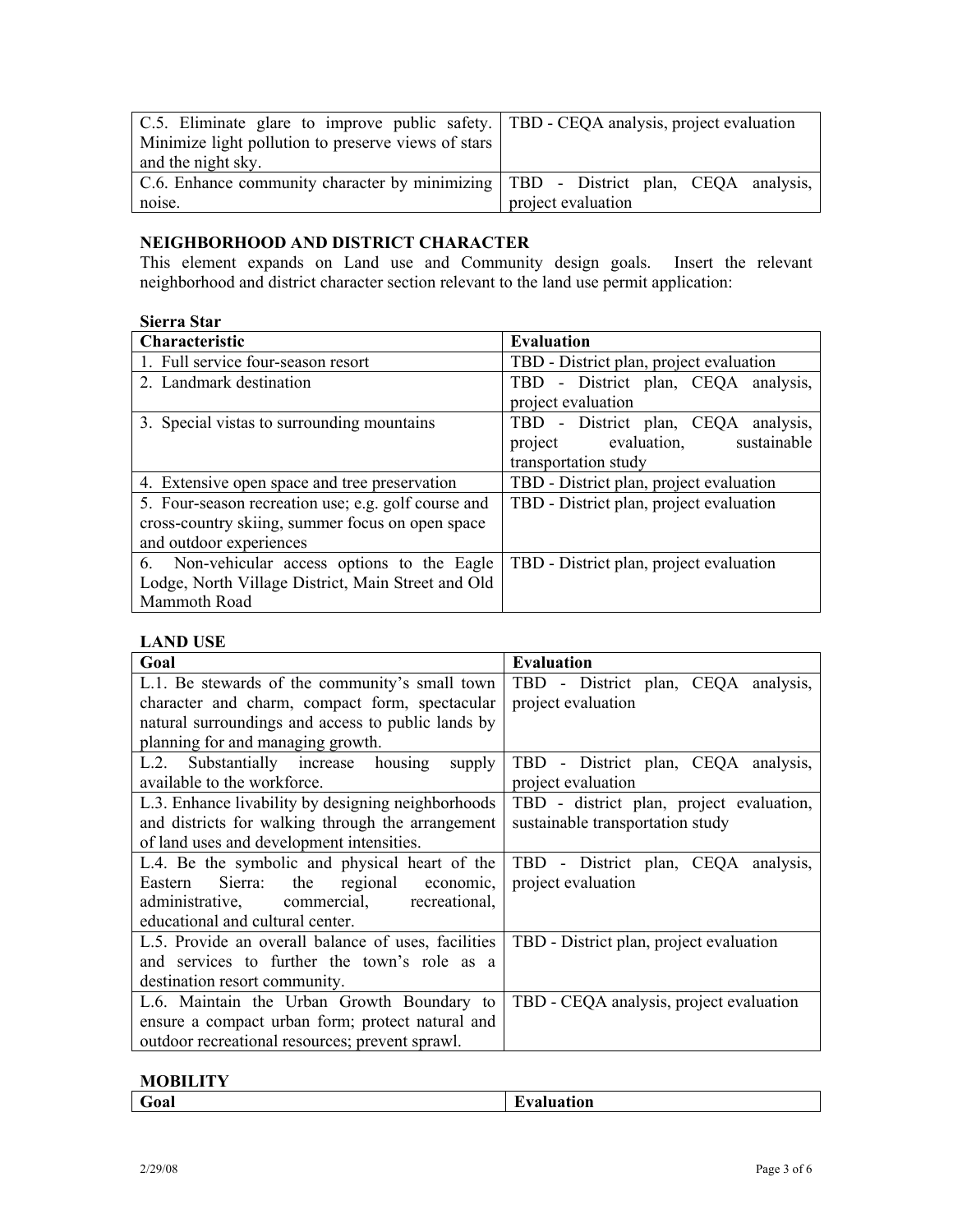| M.1. Develop and implement a townwide way-         | TBD - District plan, project evaluation |
|----------------------------------------------------|-----------------------------------------|
| finding system.                                    |                                         |
| M.2. Improve regional transportation system.       | TBD - District plan, CEQA analysis,     |
|                                                    | project evaluation                      |
| M.3. Emphasize feet first, public transportation   | TBD - District plan, CEQA analysis,     |
| second, and car last in planning the community     | project evaluation,<br>sustainable      |
| transportation system while still meeting Level of | transportation study                    |
| Service standards.                                 |                                         |
| M.4. Encourage feet first by providing a linked    | TBD - District plan, CEQA analysis,     |
| year-round recreational and commuter trail system  | project evaluation                      |
| that is safe and comprehensive.                    |                                         |
| M.5. Provide a year-round local public transit     | TBD - District plan, CEQA analysis,     |
| system that is convenient and efficient.           | evaluation, sustainable<br>project      |
|                                                    | transportation study                    |
| M.6. Encourage alternative transportation and      | TBD - District plan, CEQA analysis,     |
| improve pedestrian mobility by developing a        | project evaluation, sustainable         |
| comprehensive parking management strategy.         | transportation study                    |
| M.7. Maintain and improve safe and efficient       | TBD - District plan, CEQA analysis,     |
| movement of people, traffic, and goods in a manner | project evaluation, sustainable         |
| consistent with the feet first initiative.         | transportation study                    |
| M.8. Enhance small town community character        | TBD - District plan, CEQA analysis,     |
| through the design of the transportation system.   | evaluation,<br>sustainable<br>project   |
|                                                    | transportation study                    |
| M.9. Improve snow and ice management.              | TBD - District plan, project evaluation |

### **PARKS, OPEN SPACE, AND RECREATION**

| 11 MM of British Milled and Mocheman of             |                                          |
|-----------------------------------------------------|------------------------------------------|
| Goal                                                | <b>Evaluation</b>                        |
| P.1. Maintain parks and open space within and       | TBD - District plan, CEQA analysis,      |
| adjacent to town for outdoor recreation and         | project evaluation, Parks and Recreation |
| contemplation.                                      | Master Plan                              |
| P.2. Provide additional parks within town.          | TBD - District plan, CEQA analysis,      |
|                                                     | project evaluation, Parks and Recreation |
|                                                     | Master Plan                              |
| P.3. Create a Master Plan for an integrated trail   | TBD - District plan, CEQA analysis,      |
| system that will maintain and enhance convenient    | project evaluation, Trails Master Plan   |
| public access to public lands from town.            |                                          |
| P.4. Provide and encourage a wide variety of        | TBD - District plan, CEQA analysis,      |
| outdoor and indoor recreation readily accessible to | project evaluation, Parks and Recreation |
| residents and visitors of all ages.                 | Master Plan, Trails Master Plan          |
| P.5. Link parks and open space with a well-         | TBD - District plan, CEQA analysis,      |
| designed year-round network of public corridors     | project evaluation,<br>sustainable       |
| and trails within and surrounding Mammoth Lakes.    | transportation study, Trails Master Plan |

## **RESOURCE MANAGEMENT AND CONSERVATION**

| Goal                                                                                     | <b>Evaluation</b> |
|------------------------------------------------------------------------------------------|-------------------|
| R.1. Be stewards of habitat, wildlife, fisheries, TBD - District plan, CEQA analysis,    |                   |
| forests and vegetation resources of significant project evaluation                       |                   |
| biological, ecological, aesthetic and recreational                                       |                   |
| value.                                                                                   |                   |
| R.2. Maintain a healthy regional natural ecosystem   TBD - District plan, CEQA analysis, |                   |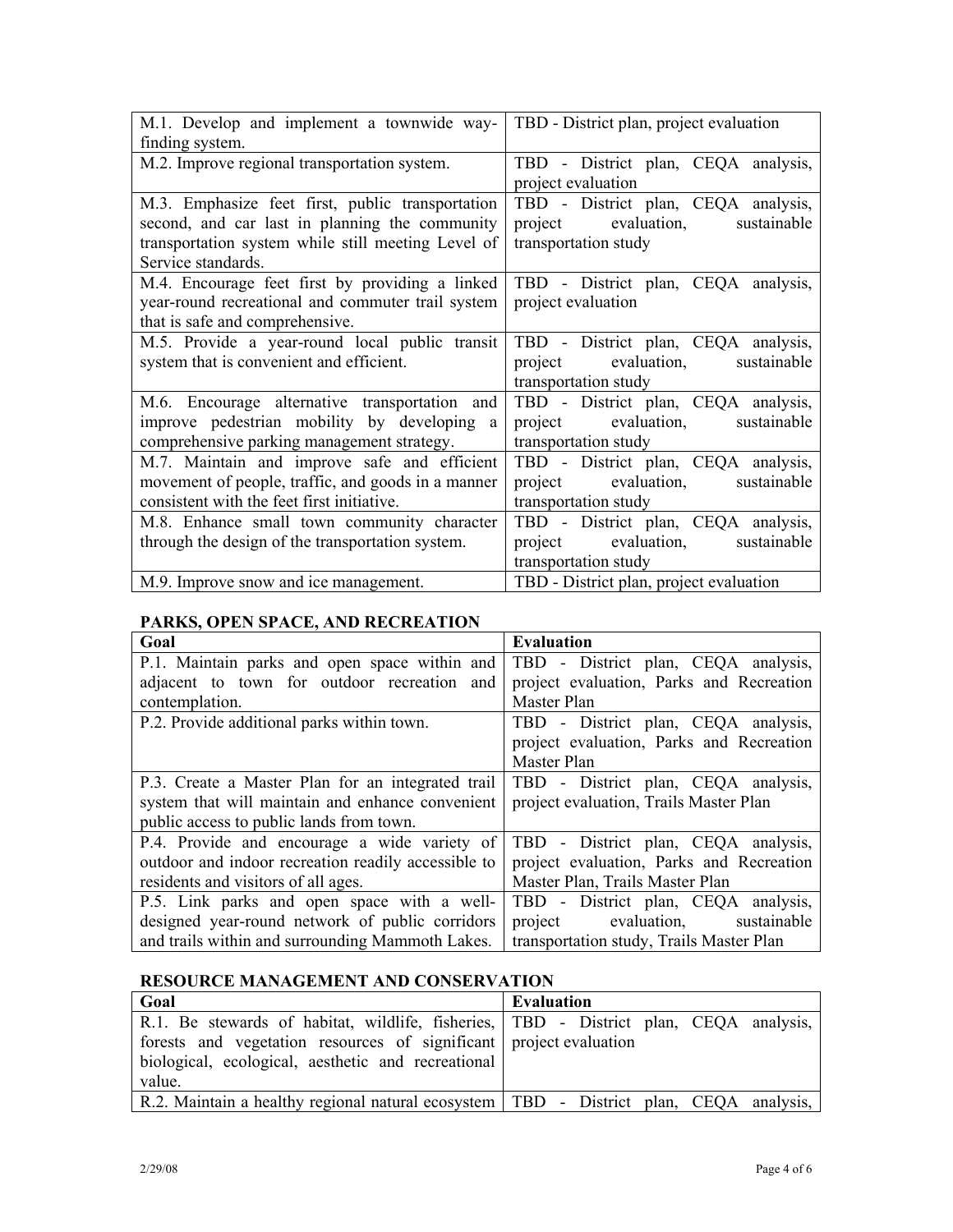| and provide stewardship for wetlands, wet          | project evaluation                        |
|----------------------------------------------------|-------------------------------------------|
| meadows and riparian areas from development-       |                                           |
| related impacts.                                   |                                           |
| R.3. Preserve and enhance the exceptional natural, | $N/a$ - Project is not located in or near |
| scenic and recreational value of Mammoth Creek.    | <b>Mammoth Creek</b>                      |
| R.4. Conserve and enhance the quality and quantity | TBD - District plan, CEQA analysis,       |
| of Mammoth Lakes' water resources.                 | project evaluation                        |
| R.5. Minimize erosion and sedimentation.           | TBD - CEQA analysis, project evaluation   |
| R.6. Optimize efficient use of energy.             | TBD - District plan, CEQA analysis,       |
|                                                    | project evaluation                        |
| R.7. Be a leader in use of green building          | TBD - District plan, CEQA analysis,       |
| technology.                                        | project evaluation                        |
| R.8. Increase use of renewable energy resources    | TBD - District plan, CEQA analysis,       |
| and encourage conservation of existing sources of  | project evaluation                        |
| energy.                                            |                                           |
| R.9. Reduce volume of solid waste.                 | TBD - CEQA analysis, project evaluation   |
| R.10. Protect health of community residents by     | TBD - District plan, CEQA analysis,       |
| assuring that the town of Mammoth Lakes remains    | project evaluation                        |
| in compliance with or improves compliance with     |                                           |
| air quality standards.                             |                                           |
| R.11. Reduce greenhouse gas emissions.             | TBD - District plan, CEQA analysis,       |
|                                                    | project evaluation                        |

# **PUBLIC HEALTH AND SAFETY**

| Goal                                               | <b>Evaluation</b>                            |
|----------------------------------------------------|----------------------------------------------|
| S.1. Support high quality health care and child    | TBD - District plan, CEQA analysis, project  |
| care for Mammoth Lakes' residents and visitors.    | evaluation                                   |
| S.2. Keep Mammoth Lakes a safe place to live,      | TBD - District plan, CEQA analysis, project  |
| work and play.                                     | evaluation                                   |
| S.3. Minimize loss of life, injury, property       | TBD - CEQA analysis, project evaluation      |
| damage, and natural resource destruction from all  |                                              |
| public safety hazards.                             |                                              |
| S.4. Maintain adequate emergency<br>response       | TBD - District plan, CEQA analysis, project  |
| capabilities.                                      | evaluation, sustainable transportation study |
| S.5. Support high quality educational services and | TBD - District plan, project evaluation      |
| life-long learning resources within the community. |                                              |
| S.6. Enhance quality of life by encouraging and    | TBD - District plan, CEQA analysis, project  |
| supporting high quality facilities and services.   | evaluation                                   |

# **HOUSING ELEMENT (2003)**

| Goal                                                                | <b>Evaluation</b>                       |
|---------------------------------------------------------------------|-----------------------------------------|
| 1. To ensure the provision of a variety of housing                  | TBD - District plan, project evaluation |
| types suitable to the needs of the different social                 |                                         |
| and economic segments of Mammoth Lakes'                             |                                         |
| population.                                                         |                                         |
| 2. Housing programs and opportunities that TBD - Project evaluation |                                         |
| maximize choice, and avoid discrimination based                     |                                         |
| upon age, ethnic background, sex, marital status,                   |                                         |
| handicaps, or family size.                                          |                                         |
| 3. Energy efficient structures and sites.                           | - District plan, CEQA analysis,<br>TBD  |